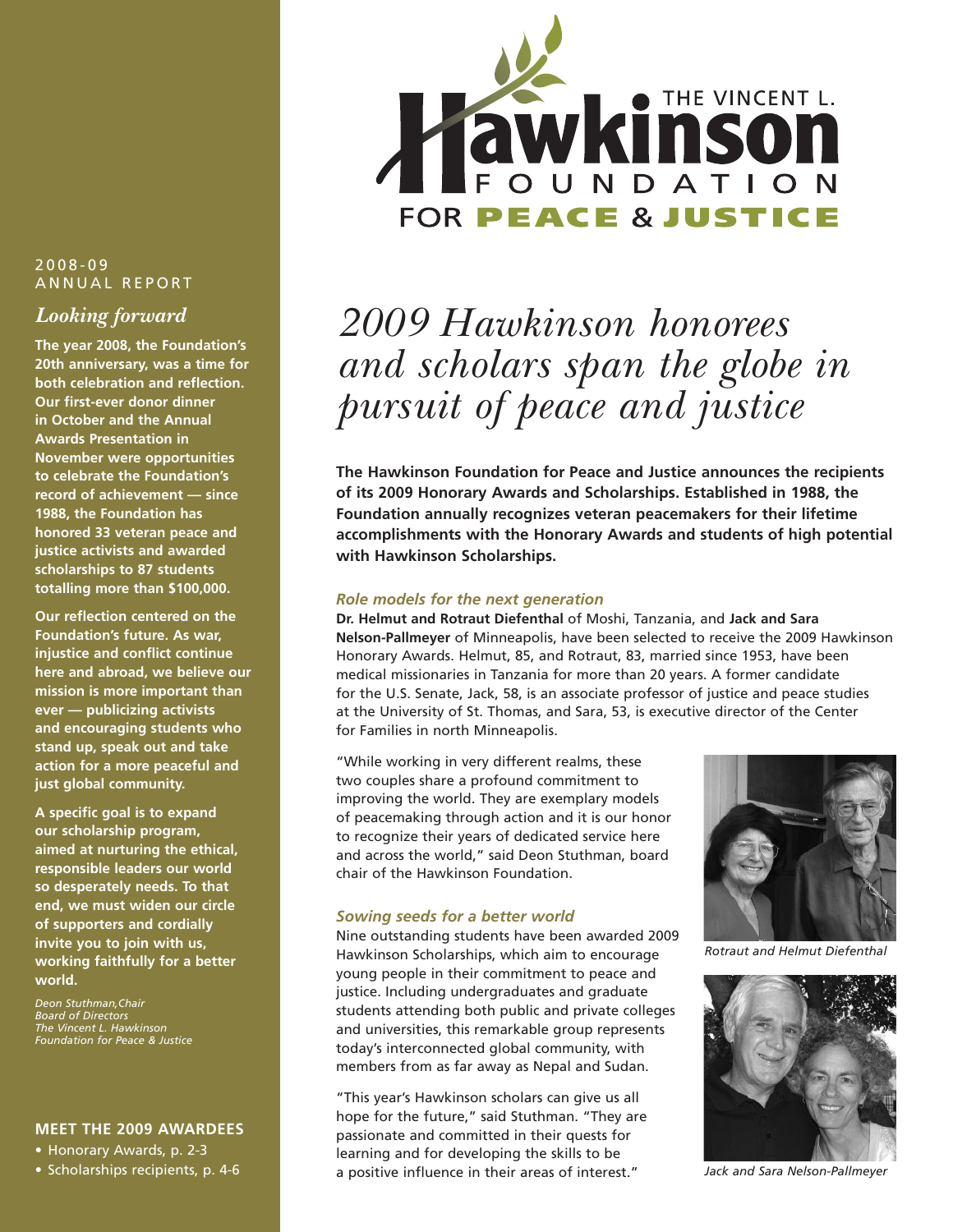*"Jack comes from a place of faith and leads us to a place of action. It has been this true moral compass that he has brought to his travels, to his teaching, to his speaking and to politics. It is the audacity of telling the truth about how bad things are, as well as the courage to work for a solution. Jack is both centered and fearless."*

*Charley Underwood, Minneapolis*

#### **HAWKINSON HONORARY AWARDS**

**Selected annually, the Hawkinson Foundation Honorary Award is given to an individual or individuals who have made a long and significant contribution to the causes of peace and social justice. Nomination forms are reviewed each spring and recipients selected by the Foundation's board of directors. Honorary Award and scholarship recipients are recognized at the Annual Awards Presentation each fall. To nominate a candidate for the Honorary Award, call 612-331-8125 or email info@graceattheu.org**.

# **2009 Honorary Award** *Jack & Sara Nelson-Pallmeyer*

*Jack Nelson-Pallmeyer,* M.Div., is a nationally recognized teacher, writer, public speaker and activist academic whose life and work over the past 30 years has focused on addressing the political, economic, faith and foreign policy dimensions of hunger and poverty. He is a graduate of St. Olaf College, where he majored in political science. He earned a master of divinity degree from Union Theological Seminary in New York City. His master's thesis was on the topic of world poverty and was the basis for his first book, *Hunger for Justice: The Politics of Food and Faith.* He is the author of numerous articles and a dozen books on hunger, poverty, U.S. foreign policy, the historical Jesus and problems of God and violence, some of which have been used by progressive social change movements in this country and throughout the world.

From 1977 to 1981, Jack served as national program coordinator of the Politics of Food Program with Clergy & Laity Concerned, and directed the Minnesota-based Hunger and Justice Project for the American Lutheran Church and Lutheran Church in America for the following two years. He is active in the national movement to close the U.S. Army School of the Americas (recently renamed the Western Hemisphere Institute for Security Cooperation), which has been linked to human



rights atrocities. In 2006, Jack brought his commitment to peacemaking into the realm of formal politics when he challenged the incumbent Martin Sabo in the 5th Congressional District. In 2008, he sought DFL endorsement for the U.S. Senate. At the University of St. Thomas, where he is an associate professor of justice and peace studies, he teaches courses including Active Nonviolence and Theologies of Justice and Peace.

*Sara Nelson-Pallmeyer* graduated from the University of Minnesota with a major in biology. From 1984 to 1986, she and Jack served as co-directors of the Center for Global Education's house of studies in Managua, Nicaragua. Sara went on to hold various positions, including associate director, at the Center for Global Education. She then worked as family services manager at Twin Cities Habitat for Humanity from 1996 until 2005, when she assumed her current position as director of the Center for Families. She serves on the advisory committee for the Winds of Peace Foundation and is on the board of Congregations Ask me about Caring for Creation.

The Nelson-Pallmeyers are active in the faith-based Community of St. Martin and are members of Holy Trinity Lutheran Church in Minneapolis. They have three daughters.

Nelson-Pallmeyer for U.S. Senate ackforsenate.or

*Campaign buttons from Jack Nelson-Pallmeyer's two runs for political office.*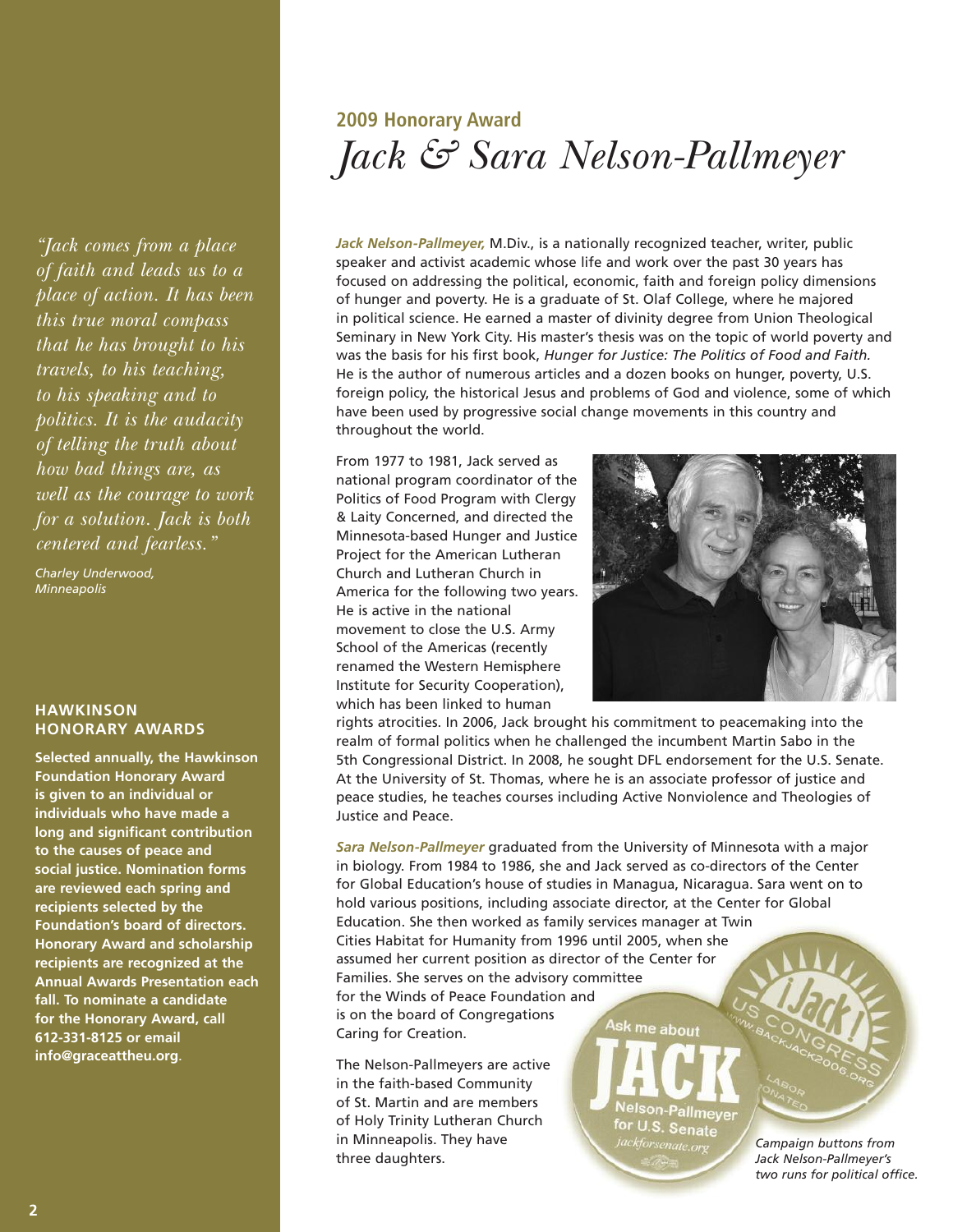## **2009 Honorary Award** *Dr.Helmut & Rotraut Diefenthal*

Born in Germany in 1924, *Helmut Diefenthal*, M.D., grew up in Berlin and spent two years as a medic on the Eastern front during World War II. After completing medical school and a residency in internal medicine, he and his wife, *Rotraut,* born in East Prussia, spent four years in Malaysia, doing clinic work with a special emphasis on tuberculosis and parasite infestation. They were then assigned to a remote hospital in Tanzania.

The Diefenthals came to the U.S. in 1965, where Helmut received training for his second specialty, radiology, at the University of Minnesota. At the same time, Rotraut studied to become a radiological technologist. They returned to Tanzania in 1970 to inaugurate the department of radiology at the new Kilimanjaro Christian Medical Center (KCMC), a major teaching facility and referral center for regional and district hospitals in East Africa.



In 1972, the Diefenthals came back to Minnesota. During the following 16 years, Helmut served as an assistant professor at the University of Minnesota and worked at the Veterans Administration Hospital in Minneapolis. In 1987, the couple established the East Africa Medical Assistance Foundation to aid the KCMC and provide medical education and training, medical equipment and medical care in Tanzania. In 1989, they retired and returned to Tanzania to continue their work as medical missionaries.

At the KCMC, Helmut Diefenthal treats patients, trains residents at the Kilimanjaro School of Radiology, which he and Rotraut founded, and works with volunteer radiologists who help educate and prepare Tanzanian medical personnel in basic radiology. Rotraut oversees the mammography program at the KCMC and assists with ultrasound studies.

The couple are members of Grace University Lutheran Church in Minneapolis and have four children.



*Dr. Diefenthal treats a patient at the Kilimanjaro Christian Medical Center in Moshi, Tanzania.*

*"Like most modern day missionaries, we are neither heroes nor saints. We are but simple professionals trying to use our God-given talents to serve the less fortunate members of the human race."* 

Helmut Diefenthal, M.D. *quoted in the American College of Radiology, July/August 2008, Volume 63, Issue 7*

#### **HAWKINSON HONORARY AWARDS — 1988-2008**

| 2008 | Arvid "Bud" DIxen                 |
|------|-----------------------------------|
|      | Rhoda Gilman                      |
|      | <b>Betsy Raasch-Gilman</b>        |
| 2007 | Lowell & Carol Erdahl             |
| 2006 | Ralph & Kay Hilgendorf            |
|      | Marie & John Braun                |
| 2005 | <b>Luther Granquist</b>           |
|      | Gene & Mary Lou Ott               |
| 2004 | Donald Irish                      |
| 2003 | <b>Brigid McDonald</b>            |
|      | <b>Jane McDonald</b>              |
|      | <b>Kate McDonald</b>              |
|      | <b>Rita McDonald</b>              |
| 2002 | Eleanor & John Yackel             |
| 2001 | Lynn Elling                       |
| 2000 | <b>Mary Davidov</b>               |
| 1999 | Joseph Schwartzberg               |
| 1998 | Larry Cloud Morgan                |
| 1997 | Louise Pardee                     |
| 1996 | <b>Eleanor Otterness</b>          |
| 1992 | Arthur & Martha Sternberg         |
| 1991 | <b>Joel Mugge</b>                 |
| 1990 | <b>Stanley &amp; Martha Platt</b> |
| 1989 | <b>Marianne Hamilton</b>          |
|      | <b>Polly Mann</b>                 |
| 1988 | <b>Mulford Sibley</b>             |
|      |                                   |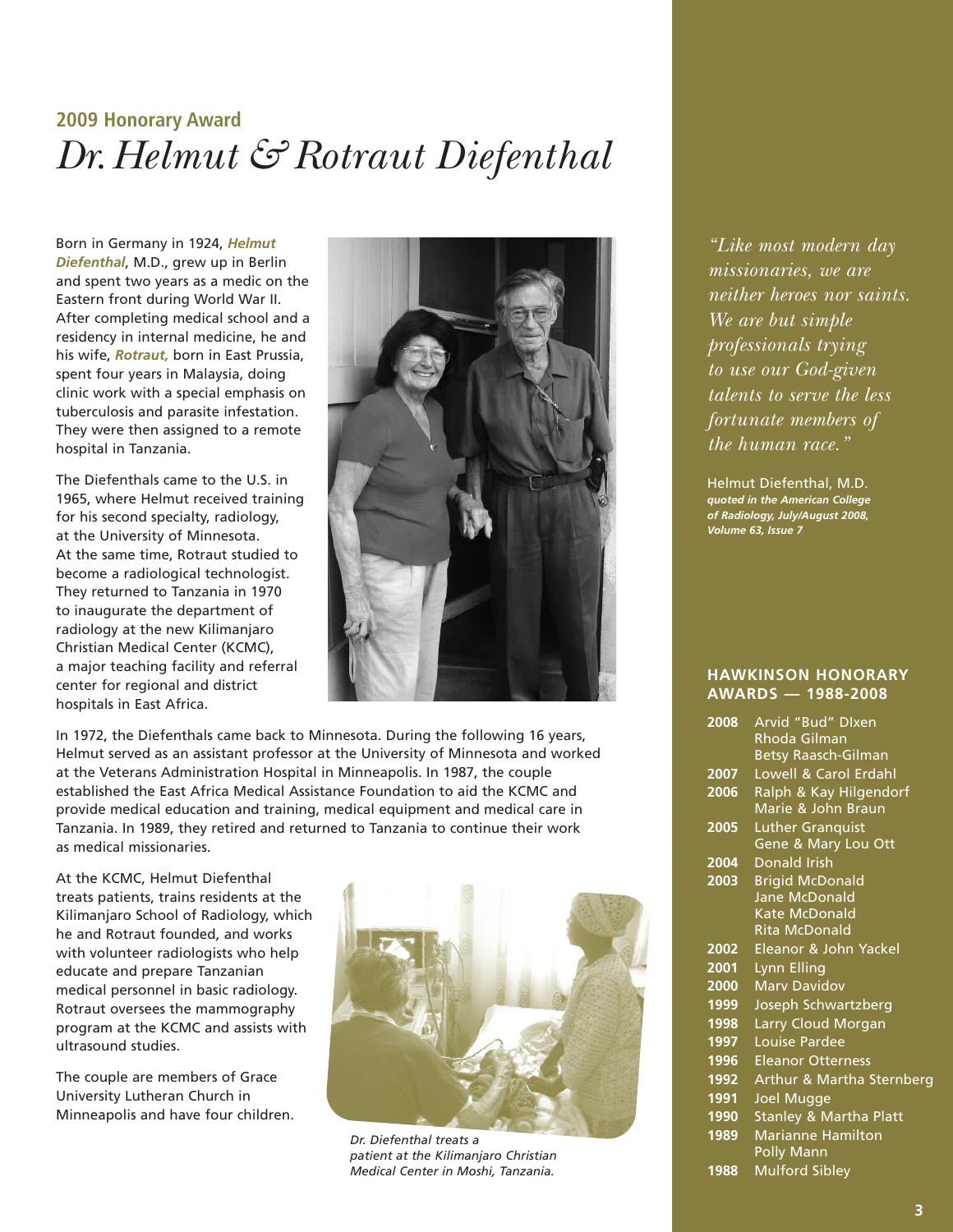#### **HAWKINSON SCHOLARSHIP QUALIFICATIONS**

Hawkinson Scholarships are awarded annually to undergraduate or graduate students who are a resident of or currently attending school in Iowa, Minnesota, South Dakota, North Dakota or Wisconsin.

To qualify, applicants must have demonstrated a commitment to peace and justice through at least one of the following:

- Completed a specific peace and justice project;
- Were courageous in pursuing their convictions about peace and justice;
- Displayed ongoing commitment to, and leadership in, a peace organization;
- Served as a role model for others in moving church or society into new realms of thought and practice regarding peace and justice.

In addition, applicants must demonstrate how the use of the award money for study, an internship, or a special project will deepen their personal commitment to peace and justice and will promote peace and justice for others. A personal interview is required. Scholarships are awarded without regard to religious affiliation.

#### **To apply, go to**

**ww.graceattheu.org, click on "Hawkinson Scholarship" and download an application. Or email info@graceattheu.org.**

# *2009 Hawkinson Scholarship Recipients*

**The Vincent L. Hawkinson Foundation is pleased to announce the 2009 Hawkinson Scholarships awarded to nine outstanding students. The goal of the scholarship is to encourage these individuals, who have already demonstrated a commitment to peace and justice, to strive for peace and justice both in their educational pursuits and in their personal and professional lives. Since 1988, the Foundation has awarded more than \$100,000 to 87 students.**

**Aidan Kwame Ahaligah,** 33, a native of Ghana,

earned a master's degree in theology at Wartburg Theological Seminary and is using his scholarship to pursue a Ph.D. at Yale Divinity School, where he is studying inter-religious dialogue. Trained in theology in Ghana, he previously served parishes in an area experiencing long-standing tribal and religiousrelated violence. To promote peace and bring people together, he started a soccer league, formed a local music group, and helped restart the local council of churches that had been inactive. He plans to return to Ghana upon graduation. **"My receipt of the Vincent Hawkinson scholarship will inspire me to pursue my convictions that in the 21st century and beyond more attention needs to be paid to religious pluralism, the vast spectrum between the wealthy and**



*Aidan Kwame Ahaligah Wartburg Theological Seminary*

**the poor, systems of oppression that give some people privileges and keep others in perpetual poverty, and subtle and overt forms of racism. This scholarship goes towards my education at Yale University Divinity School where I intend upon graduation to go back to Africa (Ghana) and commit myself to academia and a gospel-driven advocacy geared towards bringing positive differences in the lives of people in my community and beyond."**

**Subhash Ghmire**, 22, a native of Nepal, is a senior at St. Olaf College. He is studying political science as a means to learn how to improve the status and rights of the weakest members of Nepalese society and hopes to become a human rights lawyer. At St. Olaf, he is president of the Model United Nations Club. He is a columnist for Nepal's largest English language newspaper and writes on South Asian issues for the *Huffington Post*. He is using his scholarship to run a summer camp for lower caste and war-affected children in Nepal and conduct an awareness program on minority rights and social justice. **"As the first Nepali student to receive the Hawkinson Foundation scholarship, I am humbled and elated. It reminds me of my responsibilities in making our world a better place to live in. While I am running a summer camp for children** 

*Subhash Ghmire St. Olaf College*

**in my remote village in western Nepal, this news provides me the strength and inspiration to move ahead in contributing to the peaceful transition of Nepali society."**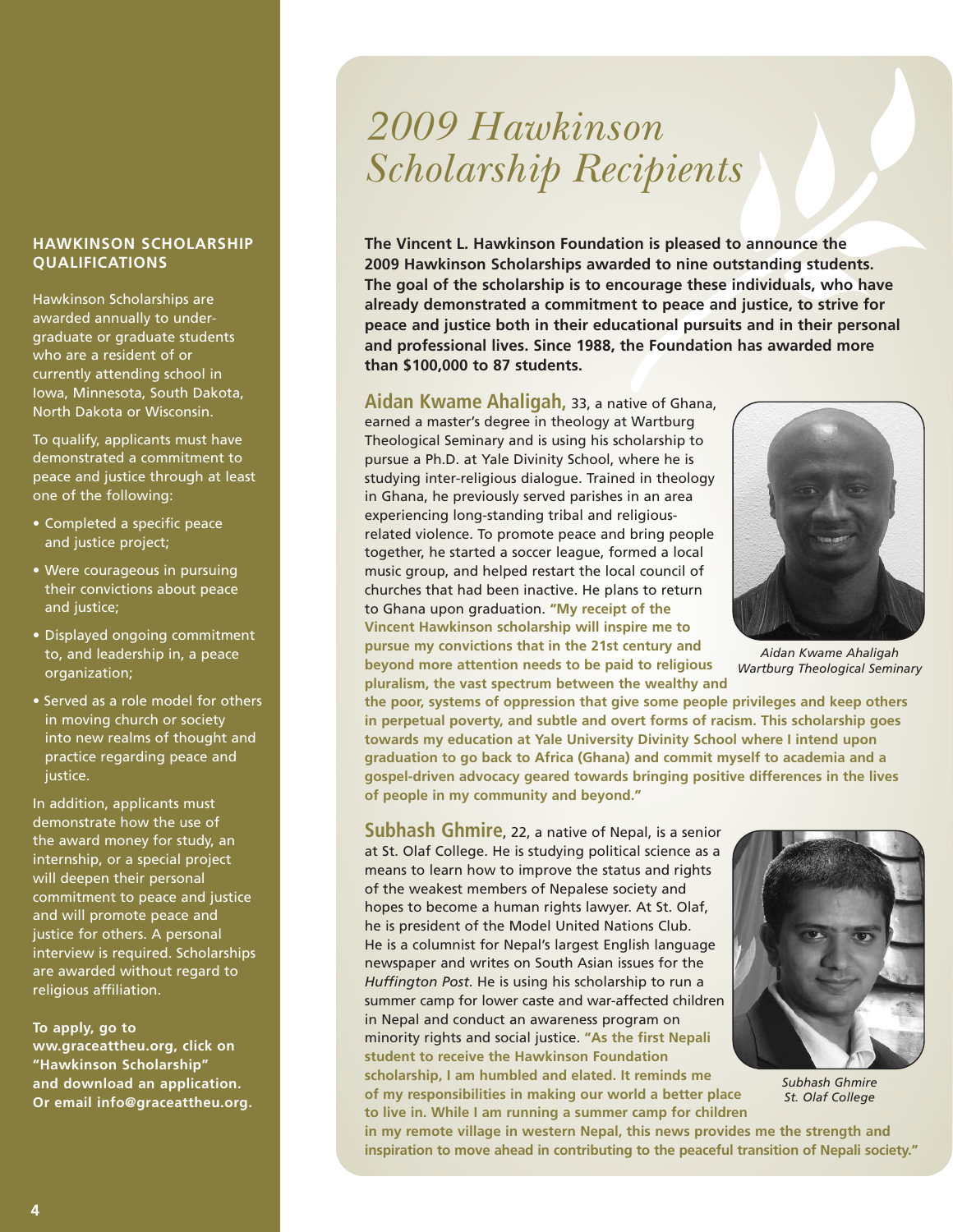**Christine Meling,** 24, a native of Sudan, is a senior at Luther College, majoring in social work and health. Her family was displaced by civil war and she grew up in a refugee camp in Uganda. While at Luther, she applied for and received a grant to build an elementary school in Yari, her home village in Sudan. She traveled to Sudan in 2008 and worked with the Yari community on construction of the school. Since her return to Luther, she has presented her story to a variety of groups and raised funds for additional needs of the school. The scholarship will be used to continue the school project and to pay for tuition for her final year. **"Education is a force that unites people and promotes peace and international understanding. The quest for peace and justice through alternative measures has been my goal. Today, I am not only able to have a conversation about how to achieve peace and justice, but take concrete actions to make a difference."**

**Ryan Alaniz,** 31, Minneapolis, is pursuing a doctorate in sociology at the University of Minnesota. He has volunteered on community-based projects in Honduras, El Salvador and Nicaragua, co-directed a project for underprivileged children to visit their incarcerated fathers, and founded a non-profit organization (The Futbol Project) to obtain donations of sports equipment for orphanages in Central America and Africa. His dissertation research focuses on two communities devastated by a 1998 hurricane and the divergent outcomes of post-disaster resettlement initiatives. **"This research will facilitate my professional goals: to teach at a top-tier university and to consult with non-governmental organizations as a researcher of inequality and development. It is within studying, critiquing and offering new ideas concerning post-disaster development that I have found my vocation to serve the poor of Latin America."**

**Colleen Casey,** 44, St. Paul, is pursuing a graduate teaching license at the College of St. Scholastica, St. Paul campus. Active as a volunteer, teacher and coordinator for the past 20 years in Adult Basic Education and English as a Second Language, she has worked closely with refugees and native-born basic skills students and been involved in disability issues and diversity awareness in the broader community. She is currently director of the Urban Communities Association of Minneapolis (UCAM) English School. **"This award will affect my current and future work for peace and justice by giving me greater skill and legitimacy to do the work I currently do. It will help me move to the next professional and leadership level, where I may have a broader range of influence in terms of peace and justice activism and training."**

**Gada Roba,** 27, Minneapolis, is a 2009 graduate of the University of Minnesota, where he majored in global studies and political science. At the university, he participated in local and international social justice educational programs, leadership conferences and internships. He attended the Youth Leadership Africa conference in South Africa, interned with the Kenya National Commission on Human Rights and the Immigrant Law Center of Minnesota, and took part in the Institute on Human Rights Capacity Building in Arusha, Tanzania. A native of Ethiopia, he is a leader in the local Oromo refugee community. He is using his scholarship for an internship with the Hebrew Immigrant Aid Society Refugee Trust of Kenya (HIAS). **"Advocating for the rights of refugees is one of my passions, specifically because of my personal experiences as a refugee in Kenya. I believe refugees are one of the most vulnerable parts of a society anywhere and the violations of their rights are undeniable and unacceptable. It will be a privilege and a dream come true to work with HIAS advocating for the rights of refugees."**

**Adam Karas,** 21, Frisco, Texas, is a senior at Carleton College, majoring in international relations with a concentration in the Middle East and East Asia. He received the U.S. Department of State's Critical Language Scholarship to study Arabic and also spent a month in Yemen at the Yemen Institute for Arabic Language. He studied Hebrew for two months at the University of Haifa and is also learning Chinese. He was one of 30 Carleton students selected to participate in the college's Middle East Mosaics Seminar, traveling and studying in Egypt, Turkey and Morocco. **"The juncture between the Muslim and Chinese worlds will shape the 21st century. It is my intention to work in the places where both the English- and Chinese-speaking worlds touch the Muslim world, and in doing so help facilitate peace and understanding between all three."** 



*Christine Meling Luther College*



*Ryan Alaniz University of Minnesota*



*Colleen Casey College of St. Scholastica*



*Gada Roba University of Minnesota*



*Adam Karas Carleton College*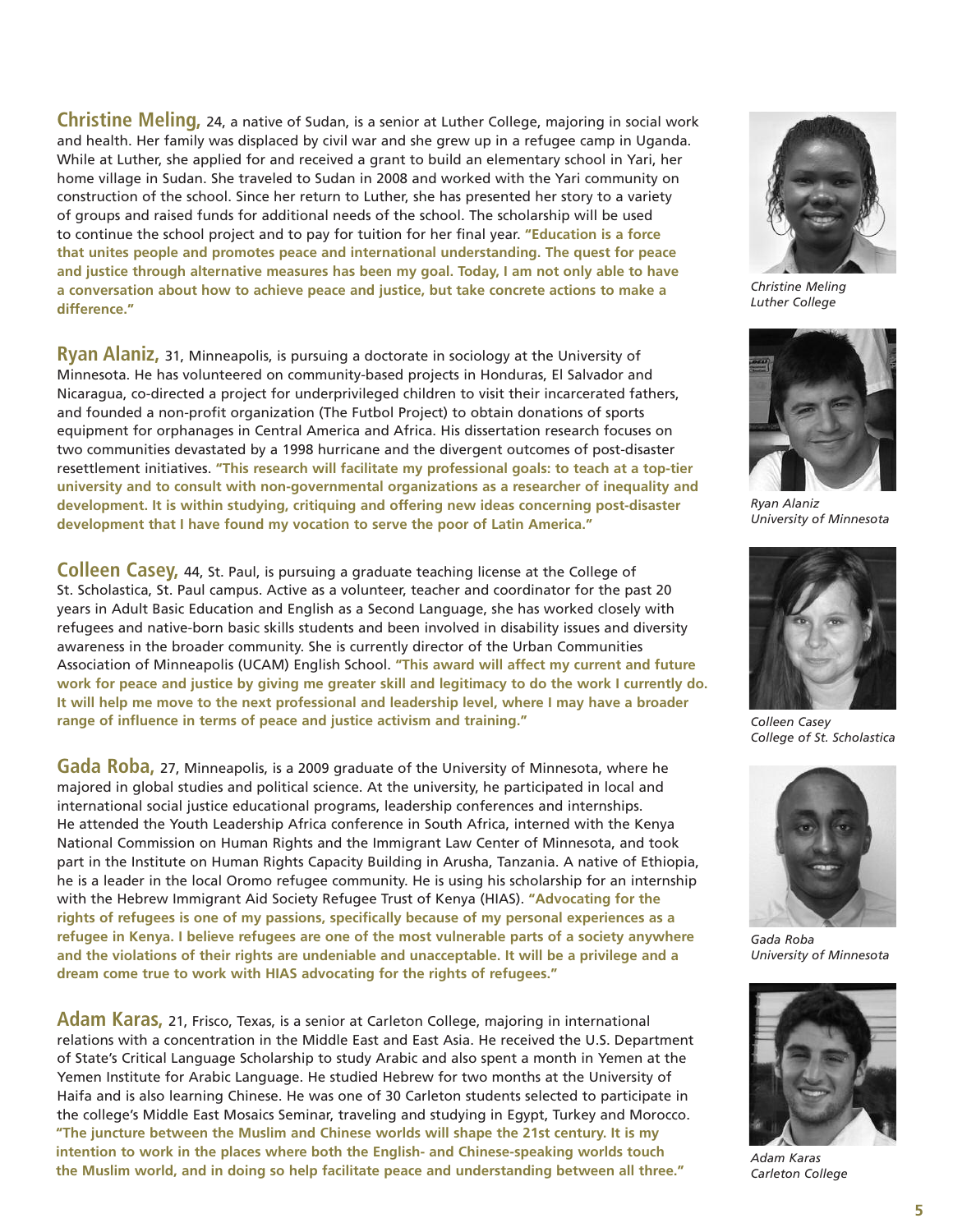# *2009 Scholarship Recipients*

*(continued)*



*Kyera Singleton Macalester College*



*Danielle Taylor Eastern Mennonite University*

**Kyera Singleton,** 20, Clementon, New Jersey, is a junior at Macalester College, majoring in American studies and women's gender and sexuality studies and focusing her studies on Black feminist thought. At Macalester, she has served as chair of the Black History Month Committee, moderator of the Jena 6 Campus Wide Forum, and vice president of the Black Liberation Affairs Committee. On campus, she created a documentary, entitled "My Black Is Beautiful," on the way in which young black women interact with issues of sexuality and intimacy. Last summer, she mentored girls from low-income families in the YWCA-Girls LEAD Program. **"The Hawkinson Foundation will give me the resources to work with young black women both in the Twin Cities and abroad on issues of self love and worth. My goal is to work to bring black women's social identities from the margins to the center of discourse."**

**Danielle Taylor,** 40, St. Paul, is pursuing a master's degree in conflict transformation with a concentration in restorative justice at the Center for Justice and Peacebuilding at the Eastern Mennonite University, Harrisonburg, Virginia. For the past five years, she has worked with teen girls as an instructor and recreation therapist for Camp Thistledew, an alternative program of the Minnesota Department of Corrections. **"My experience at Camp Thistledew has inspired me to further develop practices and understanding of restorative justice with the long-term goal of continuing to work directly with girls in the juvenile justice system and/or in early intervention programs. I also hope to pursue opportunities to offer training, outreach and advocacy related to restorative justice and peace in the justice systems, schools and communities."** 

## Special collaboration continues support to Augsburg students

**In 2008, the Hawkinson Foundation began a pilot program in collaboration with Augsburg College, providing yearly scholarships for three students. Each student received a Hawkinson Scholarship last year, and they continue to meet the foundation's requirements of scholars. All three are affiliated with Admission Possible, which identifies and assists low-income students who demonstrate potential and motivation for higher education.**



*Juve Meza-Rodriguez Ulises Ayala-Beltran Maria Hinojosa*





**Juve Meza-Rodriguez** is a junior at Augsburg College, majoring in sociology and peace and justice studies. He has interned with Project Navigate (Necessary And Valuable Insight to Gain Access Toward Higher Education), aimed at increasing the number of immigrant students pursuing higher education in Minnesota.

**Ulises Ayala-Beltran** is a junior at Augsburg, majoring in accounting with a minor in French. He has been active with Project Navigate.

**Maria Hinojosa** is a sophomore at Augsburg, majoring in biology and chemistry. She plans to go to medical school and become a pediatrician.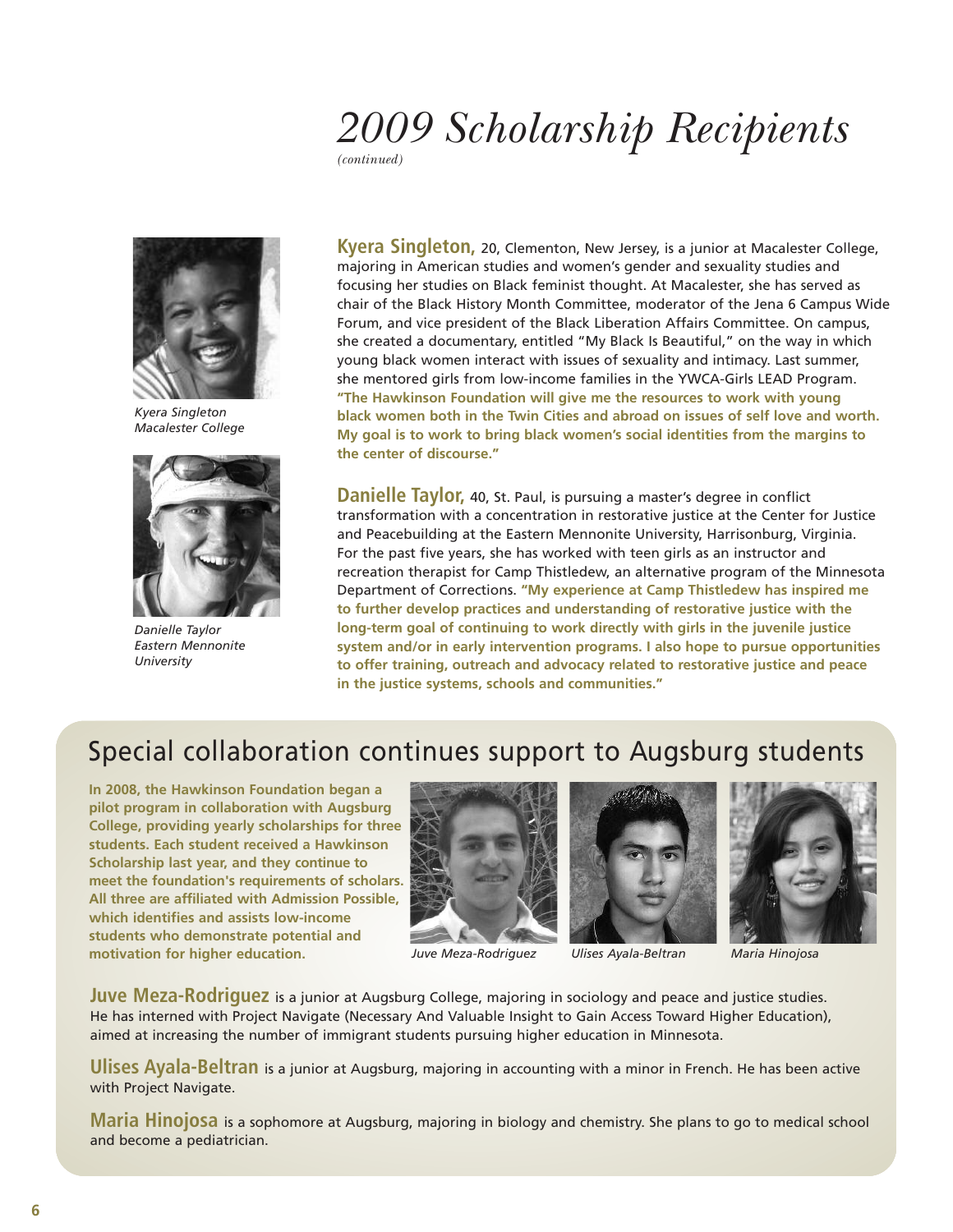## 2008-09 Donors to the Hawkinson Foundation for Peace & Justice

**We extend our sincerest appreciation to the following individuals for their gracious support of the Hawkinson Foundation and its efforts to honor and encourage area peacemakers. We apologize for any errors or omissions that may have inadvertently occurred. Please report them by calling 612-331-8125.**

Duane & Eva Addison Ameriprise Financial Michael Andregg Ann & Ellis Benson Michael & Ruth Bettendorf Margaret & Allan Bostelmann Kathryn Brewer Wayne Broecker Jerome Carlson John & Nancy Carlson Marty & Peggy Carlson Kathryn Christenson Stephen & Christine Clemens Donna Dempewolf Bud & Sylvia Dixen Jean Doane Don & Catherine Ekstrom Garnet & Duane Ellertson Lynn Elling Arlen & Ellen Erdahl Lowell & Carol Erdahl Rebecca Erdahl Ruthena Fink Walter & Bonita Fong Grace University Lutheran Church Dan Guenthner & Margaret Pennings Donald & Beverly Gustafson Loren & Ruth Halvorson Mary Halvorson & Dan Garnaas Paul & Margaret **Harrington** 

James Hart Gloria Hawkinson Karin Hawkinson & Michael Sundby Keith Hawkinson Mark & Denise Hawkinson Cynthia Hill Sarah & Peter Hinck Sharon Hogenson Eric Hucke William & Joy Ingman CJ Jacobson & Rolf Thompson Paul Jacobson Stan & Janet Jacobson Violet Jacobson Ava Dale Johnson Phyllis Kahn Dave Kleppe Tim Kohls & Sara Martin Eleanor Lindgren Charles & Hertha Lutz Richard Mann & Peggy Anderson John & Connie Marty Kathy Masche-Millington Patricia Maschke & Dale Rehkamp Kenneth & Carol Masters Marlys McCarty Brigid McDonald Jane McDonald Kathleen McDonald Rita McDonald Paul Metcalf Moira & Daniel Moga

Bjorn & Margot Monson Luann Muller Krista Nelson & Farhad Anklesaria Rebecca Ninke & David Watson Tom Norris & Beth Bennington Gene & Mary Lou Ott Julie Mattson Ostrow Hilvie Ostrow Louise Pardee Don & Lavonne Peterson Veloris Peterson Beverly Pratt Paul & Elizabeth Quie Alan & Katherine Raymond George & Mary Raymond Patti Regan Kristi Rendahl William Rottschaefer, Jr. Betty Schlotthauer Joseph Schwartzberg Janice Scofield Verlyn Smith & Judy Helgen Diane Steen-Hinderlie & John Olson Deon & Judy Stuthman Nancy Thomas William Tilton Shirley & Eldon Underdahl Patricia Van Cleve Larry Wieser Frank & Raquel Wood John & Eleanor Yackel

### *Help us encourage more peacemakers....*

By becoming a contributing member of the Hawkinson Foundation, you help to encourage future generations of peacemakers and justiceseekers. Your donation to the Foundation endowment provides funds for the Hawkinson Scholarships and other Foundation activities. Members receive an annual report and are invited to the Foundation's annual meeting in the spring and the Annual Awards Presentation each fall.

**Tax-deductible donations of every size are welcome. Please send your check, made to:** 

The Vincent L. Hawkinson Foundation Grace University Lutheran Church 324 Harvard Street SE Minneapolis, MN 55414

**For more information about the Hawkinson Foundation, go to www.graceattheu.org, call 612-331-8125 or email info@graceattheu.org.**